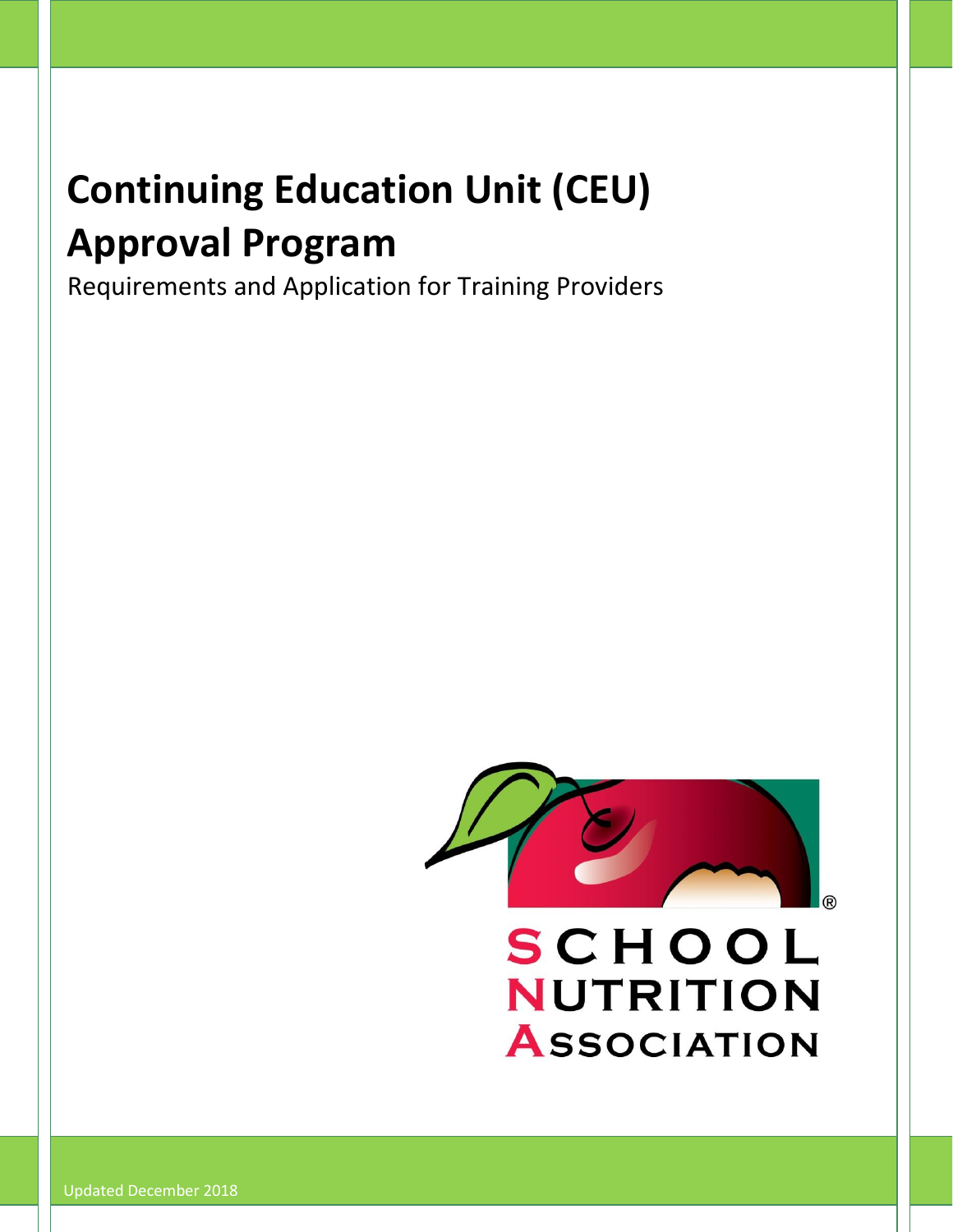

## **Continuing Education Unit (CEU) Approval Requirements and Application for Training Providers**

Thank you for your interest in the **SNA CEU Approval Program**.

SNA's approval of education and training allows training providers to support SNA members across the country to satisfy the minimum required continuing education annual training. SNA approved CEU's further satisfy the requirements for the Certificate in School Nutrition Program, Certificate Program maintenance, School Nutrition Specialist (SNS) Credentialing maintenance and USDA Professional Standards. SNA approves applications for national and regional courses. Statewide courses should be submitted to the respective SNA state affiliate for approval.

As of July 1, 2015, the USDA implemented the Final Rule for Professional Standards. This ruling establishes the minimum annual training requirements for **ALL** school nutrition employees. SNA requires that CEU's be aligned with Professional Standards. For more information download SNA's [Professional Standards Training Guidelines.](https://schoolnutrition.org/uploadedFiles/4_Certification,_Education_and_Professional_development/8_Professional_Standards/Professional%20Standards%20Training%20Guidelines%20JUL%202015.pdf)

#### **Requirements**

Please read this packet in its entirety before you begin to prepare your material. Continuing education and training content should be aligned with adult learning principles, ensuring that the content will:

- convey a body of knowledge that will meet each learning objective
- be congruent with purpose and learning objectives
- include details beyond a restatement of learning objectives
- reflect the intent of the learning objectives
- exclude any type of promotional marketing or sale of products and/or services

SNA has created Content Development Guidelines to assist you in the development of adult continuing education training. The guidelines provide information on developing measureable learning objectives, adult learning principles and provide examples for participant engagement. If you have not reviewed this document, please download it from our website, SNA Content [Development Guidelines.](file:///C:/Users/taiken/iCloudDrive/School%20Nutrition/CEUs%20and%20Core%20Review/PENDING)

*SNA approved continuing education and training MUST impart substantive and procedural knowledge that relates to school nutrition and is of benefit to school nutrition professionals. CEU training that does not meet these criteria will not be approved. All CEU training must be aligned with USDA Professional Standards.*

#### **Primary Criteria, CEU's:**

- must meet the minimum requirement of one hour
	- o ideally, a minimum of one hour of training
	- o can be two 30-minute trainings within the **same subtopic code**
	- o can be four 15-minute trainings within the **same subtopic code**
- do not include introductions, breaks, meals or other non-training related activity
- must NOT contain promotional, marketing or sales products
- must have a minimum of three (3) measureable learning objectives
- must fall within one of the SNA and USDA Key Areas and Key Topics for Professional Standards
	- o NUTRITION 1000
	- o OPERATIONS 2000
	- o ADMINISTRATION 3000
	- o COMMUNICATIONS AND MARKETING 4000
- must include a post activity evaluation for live, home study and online training
	- o home study and online training must include a post-exam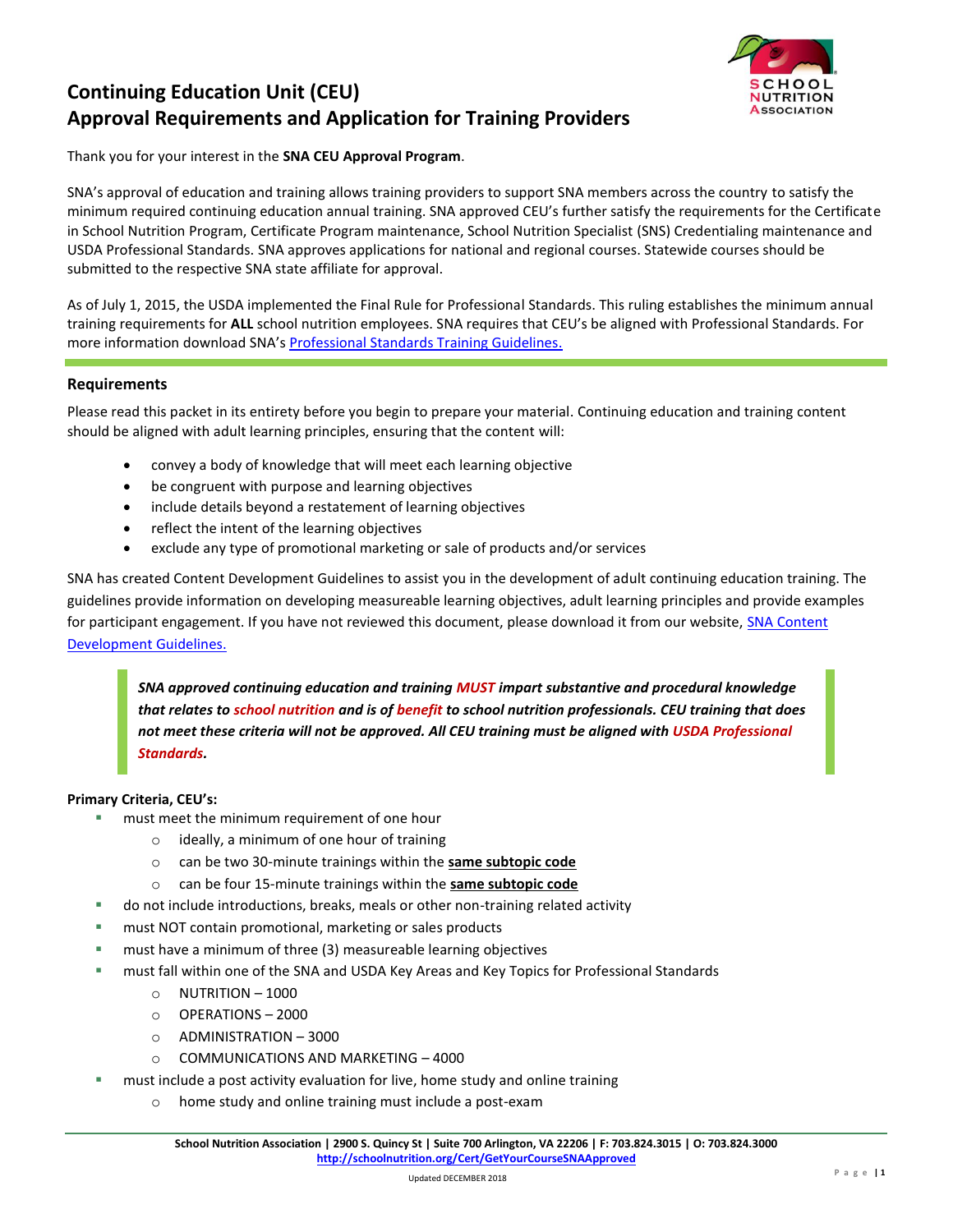#### **CEU Approval Process**

Providers shall submit proposed CEU content to SNA for approval a minimum of four (4) weeks before commencement or a rush fee will be incurred. All material must be submitted via email to SNA Headquarters: [education@schoolnutrition.org.](mailto:education@schoolnutrition.org) Please do NOT mail or fax your application.

#### **Documentation Requirements**

The following items MUST be included with your submission.

- Completed SNA CEU Approval Application
- Application Fees
- Needs Summary and Program Description
- **■** Minimum of three (3) measureable learning objectives
- **■** Presentation and handout materials
- Speaker bio's
- Conferences
	- $\circ$  Program Agenda to include session titles, speakers, breaks, and meals with corresponding times
- CEU program evaluation form
- Home study or online programs (As applicable)
	- o Post-exam with answer key

Applications that are missing documentation will not be reviewed until all materials are received. In an effort to simplify this process, all requirements are outlined in this document. SNA will send one courtesy email for incomplete applications; if outstanding materials are not received the application will be forfeited.

#### **Fees**

**Rush fee:** CEU applications received less than four (4) weeks prior to the program will be subject to a **\$55 rush fee**.

**Program fees:** Applicants must pay a program fee based on the fee structure below:

| <b>Program Minutes</b> | <b>CEU Hours</b> | <b>Program Fee For: Individuals,</b><br><b>School Districts or Associations</b><br>and Industry Members |  |
|------------------------|------------------|---------------------------------------------------------------------------------------------------------|--|
| $60 - 300$             | $1 - 5$          | \$90.00                                                                                                 |  |
| $306 - 600$            | $5.1 - 10$       | \$120.00                                                                                                |  |
| $606 - 900$            | $10.1 - 15$      | \$140.00                                                                                                |  |
| $906 - 1200$           | $15.1 - 20$      | \$145.00                                                                                                |  |
| $1206 - 1500$          | $20.1 - 25$      | \$165.00                                                                                                |  |
| $1506 - 1800$          | $25.1 - 30$      | \$185.00                                                                                                |  |
| 1806 or >              | $30.1$ or $>$    | \$205.00                                                                                                |  |

**SNA Approved Providers:** The following providers are not subject to program fees.

- School Nutrition Foundation (SNF)
- SNA State Affiliates
- State Agencies
- State Department of Education (DOE)
- National Restaurant Association (NRA)
- US Department of Agriculture (USDA)
- **■** Institute of Child Nutrition (ICN), formerly NFSMI
- Academy of Nutrition and Dietetics (AND)
- **Dietary Managers Association (DMA)**

#### **Expiration and Renewal**

Approved CEU's expire in 3 years except for conferences and one-time annual events. Conferences and one-time annual events will require a new submission application and all materials per year. To renew approved CEUs please download and utilize the CEU Renewal [Application](https://schoolnutrition.org/approvalprogramapplications/#CEURenewal) on our website.